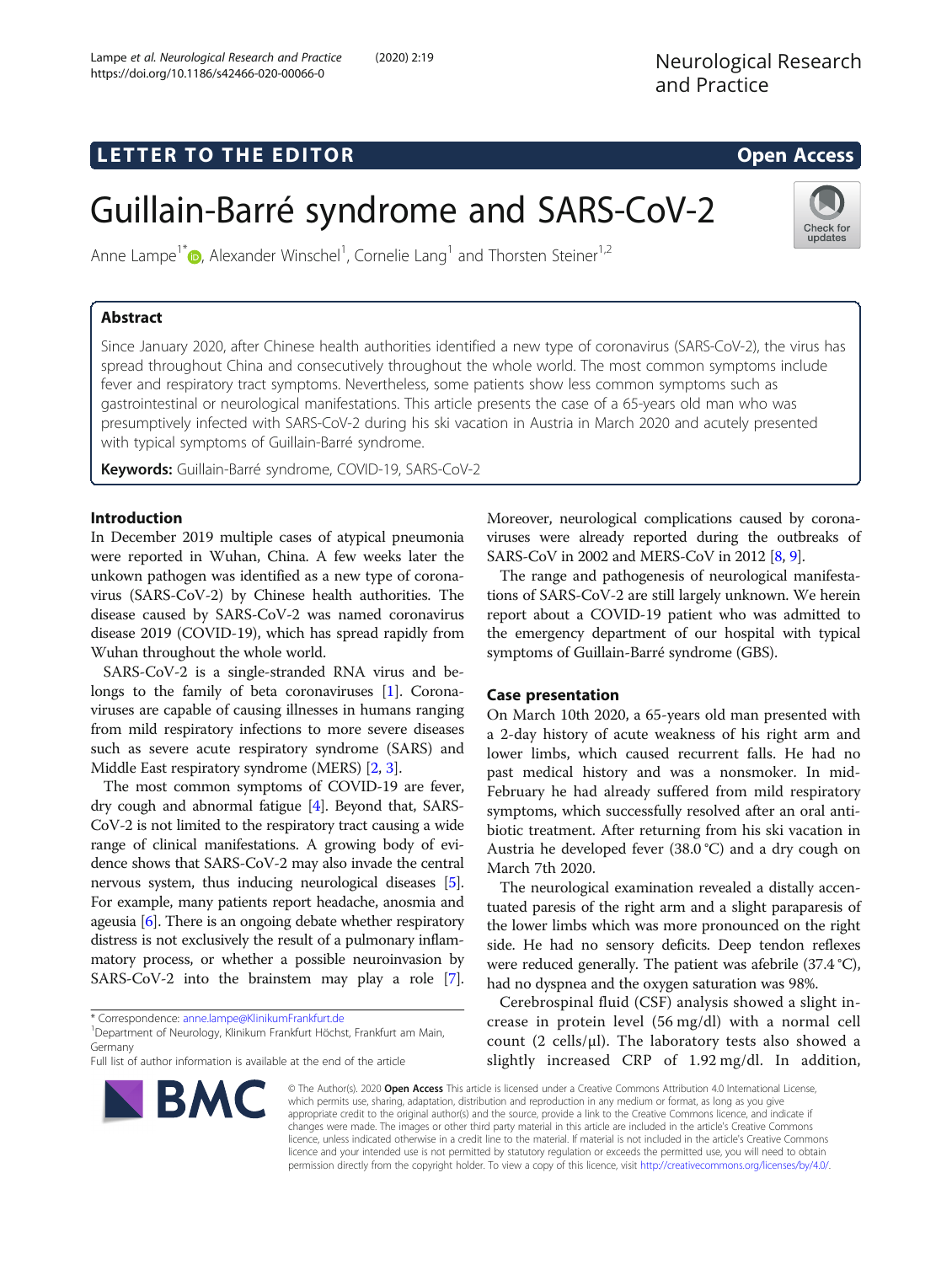ganglioside antibodies (GM1, GM2, GM3, GD1a, GD1b, GT1b, GQ1b) were tested and found to be negative. Summarizing all symptoms, we diagnosed GBS and initiated an intravenous immunoglobulin (IVIG) treatment (0.4 g/kg bodyweight per day for 5 days).

On the following day a progression of the right arm paresis and areflexia were recognized. In addition, the blood tests showed a slight leukopenia (3.0 /nl). Electrophysiologic tests revealed prolonged distal motor latencies of the right median and tibial nerves as well as increased F-wave latencies of the median and tibial nerves on both sides, consistent with a demyelinating polyradiculoneuropathy.

Because of persistent cough and fever, a chest x-ray was performed, which showed no conspicuous findings. Influenza and respiratory syncytial virus infection were excluded by polymerase chain reaction (PCR). Due to an increasing number of SARS-CoV-2 infections in ski resorts in Austria were reported and Tyrol was officially declared a high-risk area on March 14th 2020, we performed a throat swab test and subsequent PCR for SARS-CoV-2 which was positive. In consequence, a pathogen-suitable isolation was initiated.

Treatment with IVIG for a total of 5 days in combination with physiotherapy quickly led to a significant improvement in GBS symptoms. Hence, the patient could be discharged from the hospital 12 days after admission. At the time of discharge, there was no residual paresis while the deep tendon reflexes were still absent except for the left biceps reflex. The patient was also free of fever and the cough had significantly decreased. Fortunately, no infections occurred in the medical staff as a result of strict isolation measures in accordance with the most recent recommendations of the Robert Koch Institute.

#### **Discussion**

The symptoms of COVID-19 range from mild unspecific symptoms to severe lower respiratory tract symptoms with pneumonia, acute respiratory distress syndrome (ARDS) and multiple organ failure [[10](#page-2-0)]. There are numerous reports about the neuroinvasive potential of coronaviruses and an association between GBS and coronavirus infections [\[9](#page-2-0), [11,](#page-2-0) [12\]](#page-2-0).

GBS is an acute immune-mediated, demyelinating polyradiculoneuropathy characterized by ascending flaccid paralysis and reduced or absent muscle reflexes. GBS usually occurs 2 to 4 weeks after a respiratory or digestive tract infection. Typical pathogens include Campylobacter jejuni, Mycoplasma pneumoniae, Epstein-Barr-Virus, Cytomegalovirus and Zika virus [[13](#page-2-0)]. The interval between the onset of symptoms of SARS-CoV-2 infection and first symptoms of GBS was only 1 day in the case presented here. Due to the chronological sequence, a causal relationship can be assumed. Nevertheless, it cannot be ruled out that GBS may have been caused by the respiratory infection 4 weeks

earlier, which had been successfully treated with antibiotics. A case study of 5 patients with SARS-CoV-2 infection and GBS was published a few weeks ago [\[14](#page-2-0)]. In this series the first neurological symptoms also appeared already 5 to 10 days after the onset of the virus infection. Another case report indicates a simultaneous occurrence of COVID-19 and GBS. Based on this observation, the authors discussed a coincidence as well as a parainfectious pattern as already observed in GBS associated with Zika virus [\[15](#page-2-0), [16\]](#page-2-0). This is in contrast with the typical postinfectious pathogenesis of GBS. Possible explanations are that direct viral neuropathogenic mechanisms may play a role or that an autoimmunological process is induced before clinical symptoms of COVID-19 occur. The latter is supported by a mean incubation period of 5 days up to a maximum of 14 days and the early onset of infectivity (2.5 days before onset of symptoms) [[17,](#page-2-0) [18\]](#page-2-0).

In our case, a decrease in leukocytes was noted as described for COVID-19 [\[4\]](#page-2-0). GBS is an immunemediated disease in which cross-reactions with myelin and ganglioside antigens may play a central role in the context of molecular mimicry [[13](#page-2-0)]. Ganglioside antibodies were not detectable in our patient. It is not yet known whether SARS-CoV-2 may induce the formation of specific antibodies against gangliosides.

Overall, both diseases, GBS and COVID-19, were mild in the patient presented here. There was no loss of walking ability, no impairment of the autonomic nervous system or a reduction of pulmonary vital capacity. Furthermore, rapid recovery was achieved under therapy with IVIG. At present, there is no vaccine or specific antiviral therapy for COVID-19. Therefore, this immunotherapy, which has been established in the treatment of autoimmune and inflammatory diseases for many years, is currently evaluated as an adjuvant treatment of COVID-19. First results suggest that IVIG and especially IVIG collected from recovered COVID-19 patients have the potential to neutralize SARS-CoV-2, thus posing a therapeutic option for critically ill patients [\[19,](#page-2-0) [20](#page-2-0)].

One important limitation of this case report is the delayed testing for SARS-CoV-2 on the 5th day after admission to hospital due to recommendations of the Robert Koch Institute at that time. Another limitation is the lack of PCR for SARS-CoV-2 in CSF.

There are still only a few reports of the neurological complications of SARS-CoV-2 since the global outbreak a few months ago. The present case underlines the importance to be aware of possible neurological manifestations of COVID-19. Moreover, it substantiates the evidence of a potential association between SARS-CoV-2 and GBS. It is also consistent with other publications which demonstrated similar chronological patterns of neurologic symptoms which differ from the classical postinfectious presentation of GBS. However, additional studies are necessary to further analyse and confirm these findings.